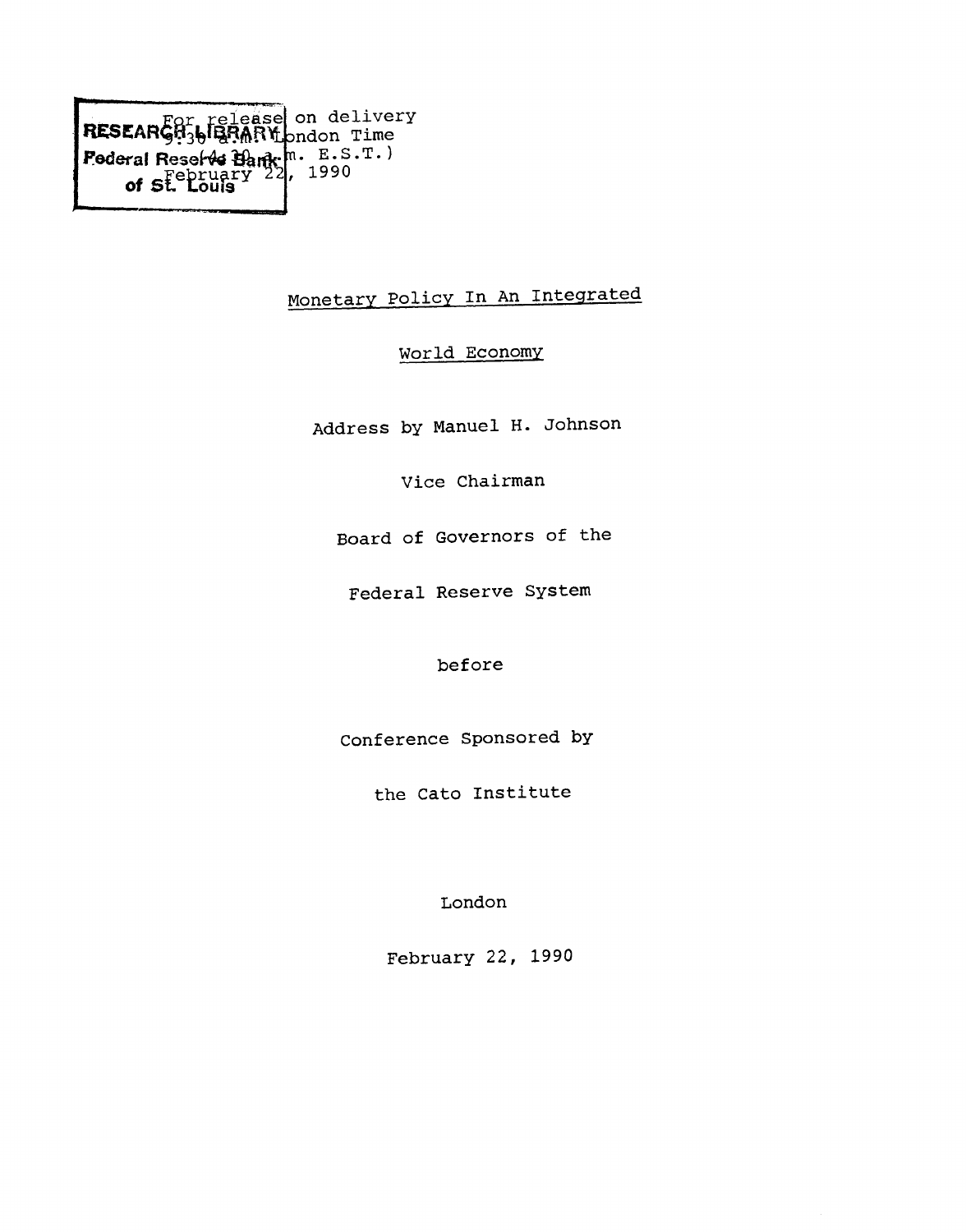## **MONETARY POLICY IN AN INTEGRATED WORLD ECONOMY**

**It is a pleasure to give the opening address at this Cato Conference focusing on the Global Monetary Order. Given the revolutionary changes in Europe and elsewhere, the theme of this conference is quite timely and appropriately broad-based: monetary policy, the regulation of international financial markets, as well as world monetary reform are all on the agenda.**

**As the conference program states, "the globalization process raises a number of questions, one of the most important being how to achieve monetary stability in an integrated world economy." This morning, I would like to specifically address this issue. In particular, I want to talk about the formulation and implementation of monetary policy by central banks in a more deregulated, more globally integrated financial system.**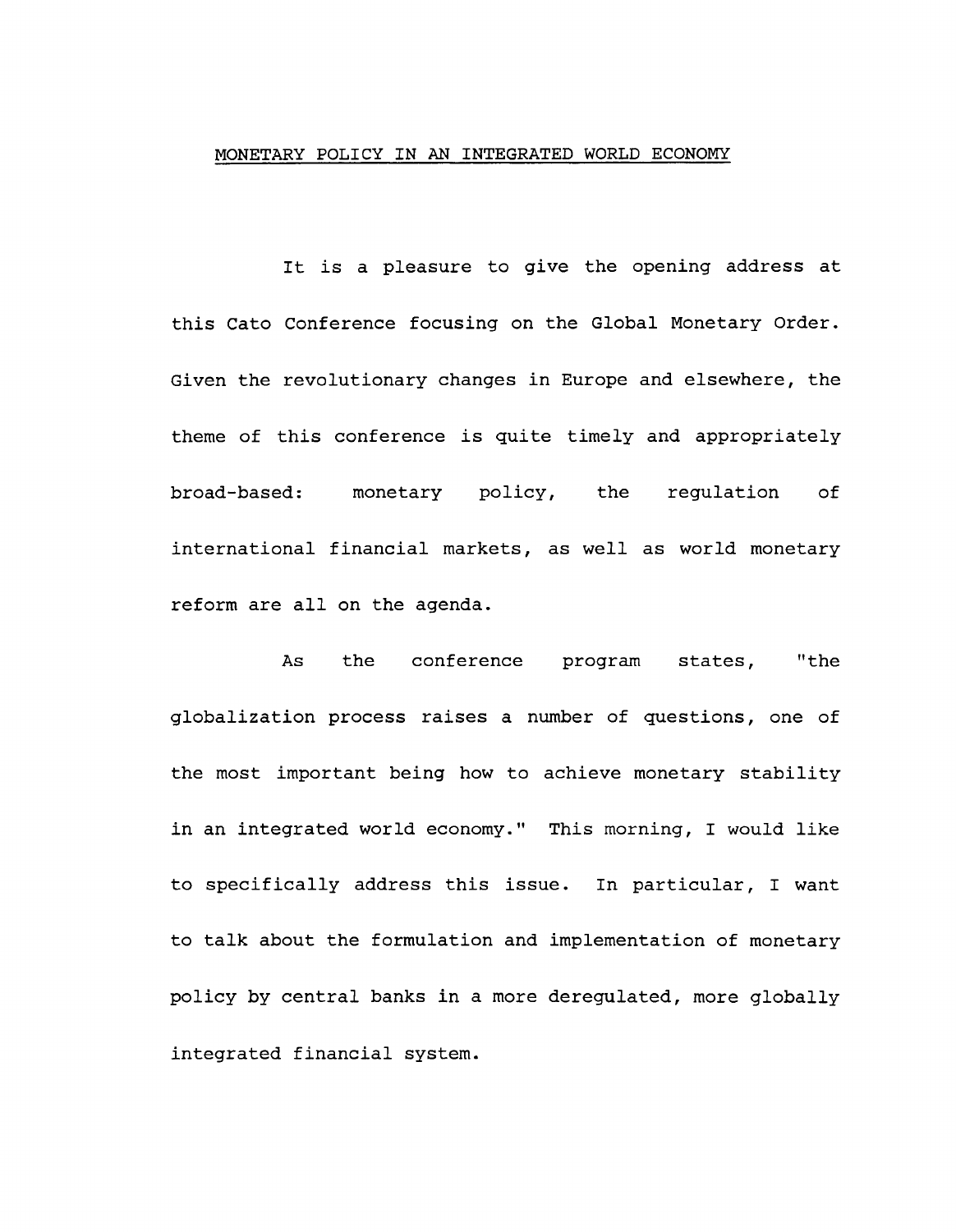**Perhaps I should begin by describing the nature of the current monetary regime and some of the key factors shaping today's more dynamic economic and financial systems.**

**The major trading regions of the world generally operate under a fiat money/flexible exchange rate regime. Admittedly, currency arrangements appear to be evolving into a system of multi-polar, currency blocs. Thus, the term "flexible" is used advisedly; perhaps "dirty" or "managed" float would be more appropriate. There is little doubt that a good deal of (largely sterilized) intervention has occurred in recent years. Nonetheless, there also can be little doubt that exchange rates between major trading regions do move all too frequently and often by substantial magnitudes. Exchange rate movements certainly play a large role in the transmission of changes in monetary policy as well as in the balance of payments adjustment mechanism. Nonetheless, reserve holdings have actually increased, despite the belief by some that reserve holdings would**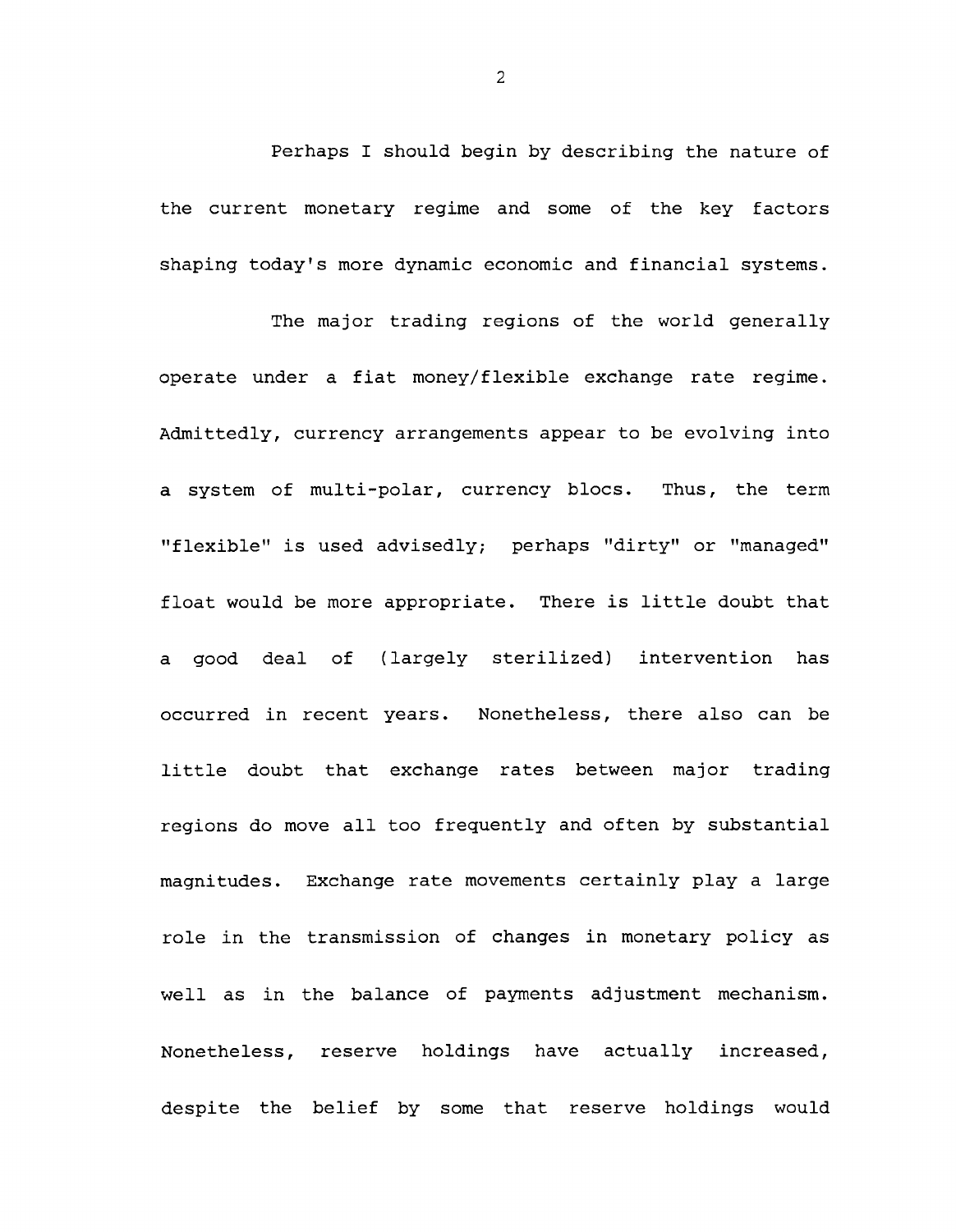**decline when exchange rates were allowed to float. In particular, the dollar continues to serve as a key reserve currency under current international monetary arrangements.**

**As the theme of this conference indicates, we live in an increasingly integrated and deregulated financial system. Revolutions in telecommunications and information processing have dramatically lowered the costs of acquiring, disseminating, and processing information and undoubtedly have quickened the pace of the integration process. These revolutions fostered a host of financial innovations which in turn enabled price, geographic, and product regulations of financial services to be readily circumvented. In so doing, these advances promoted the deregulation of these financial services which in turn allowed both financial markets and more generally the entire market system to function more efficiently.**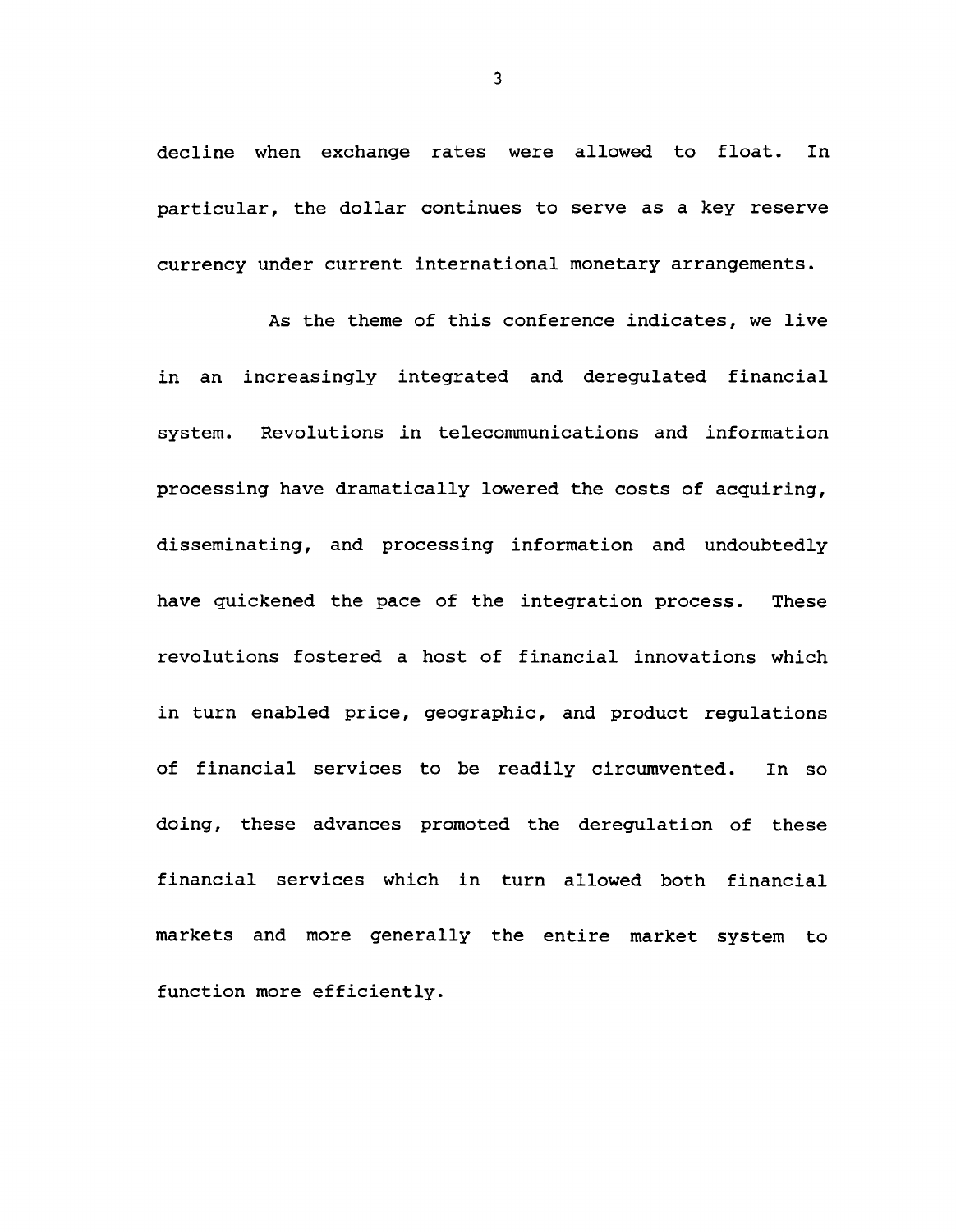**These developments have literally changed the world; no part of the world, not even the centrally planned economies, has escaped the effects of these changes. Indeed, the vast improvements in the workings of market-based systems underscored the increasing problems of centrally planned economies. The growing production of both information and knowledge has contributed to an increasingly complex world and made it ever more obvious that such information and knowledge is by its very nature, decentralized and dispersed. And, as the socialist-calculation debate of the 1930s demonstrated, market-based systems are necessarily more efficient at processing and transmitting information about relative supply and demand conditions and providing incentives to produce and distribute desired goods and services.**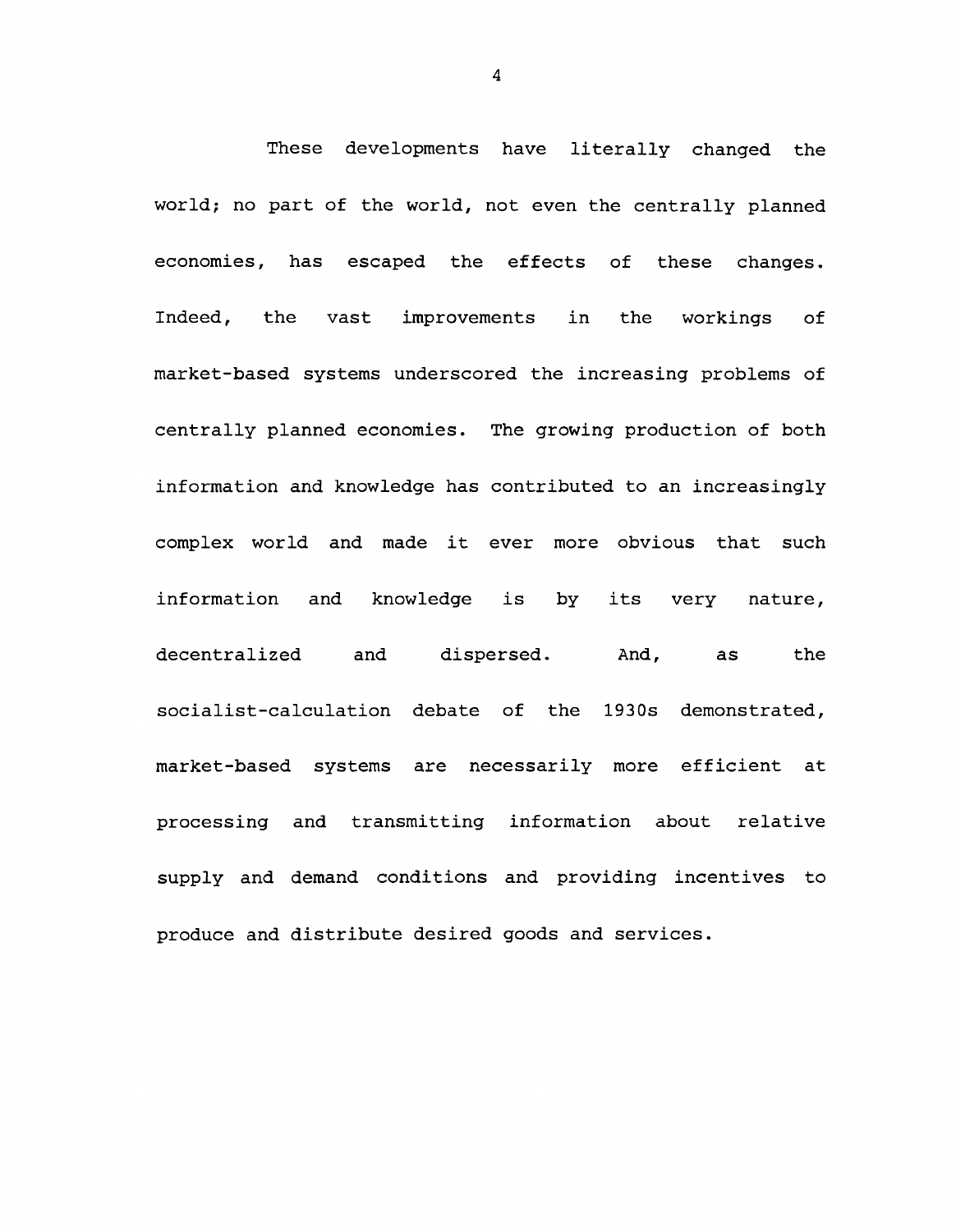### **Characteristics of this Environment**

**One important characteristic of our current environment is the increasingly large and rapid flows of money and financial capital. Capital flows, for example, have increased dramatically in recent years. Not only has the size of these capital flows increased, but such capital transfers occur more quickly; many financial adjustments or provisional payments settlements can now occur virtually instantaneously. Furthermore, such movements occur continuously. Foreign exchange and some futures markets, for example, operate 24 hours a day around the globe. While currency substitution has not been empirically important in the industrialized world to date, this could change. Nevertheless, it has already been recognized that these substantial capital flows may well be so potent that they now drive trade flows rather than the other way around.**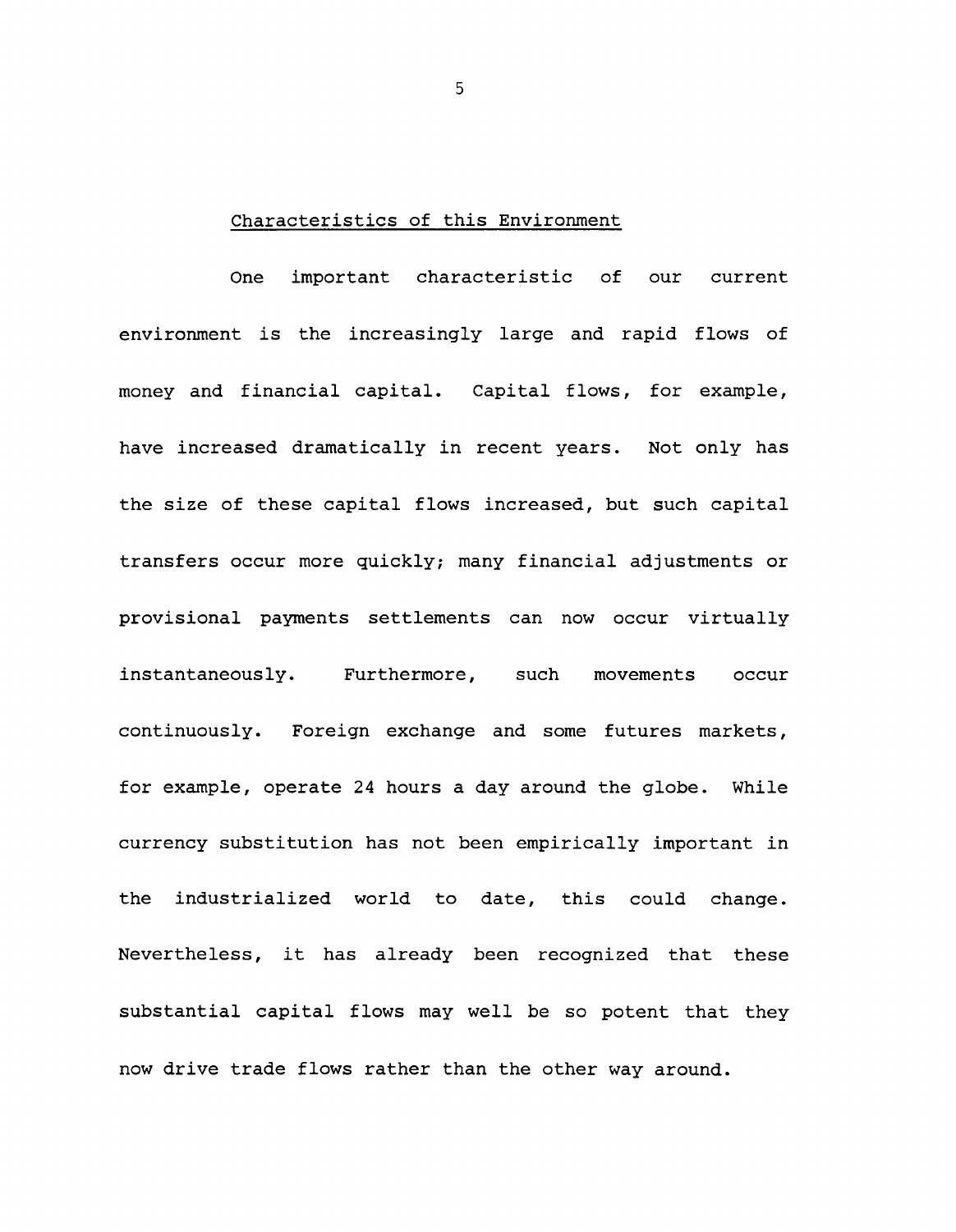**Portfolio adjustments within national borders and between various domestic financial markets have also become large and rapid. Individuals and corporations can easily and quickly move huge sums of money and financial capital between various financial instruments and between financial markets. As illustrations, we need only mention the advent of various money market mutual funds or stock index futures and program trading.**

**Another important characteristic of an increasingly integrated financial environment is that financial markets have become more interdependent and less separate and segmented. National economies are now more influenced by international factors as opposed to their more isolated character of the past. All economies are increasingly open economies and the only truly closed economy is the world economy. In this environment, prices of financial assets, traded goods, and interest rates have**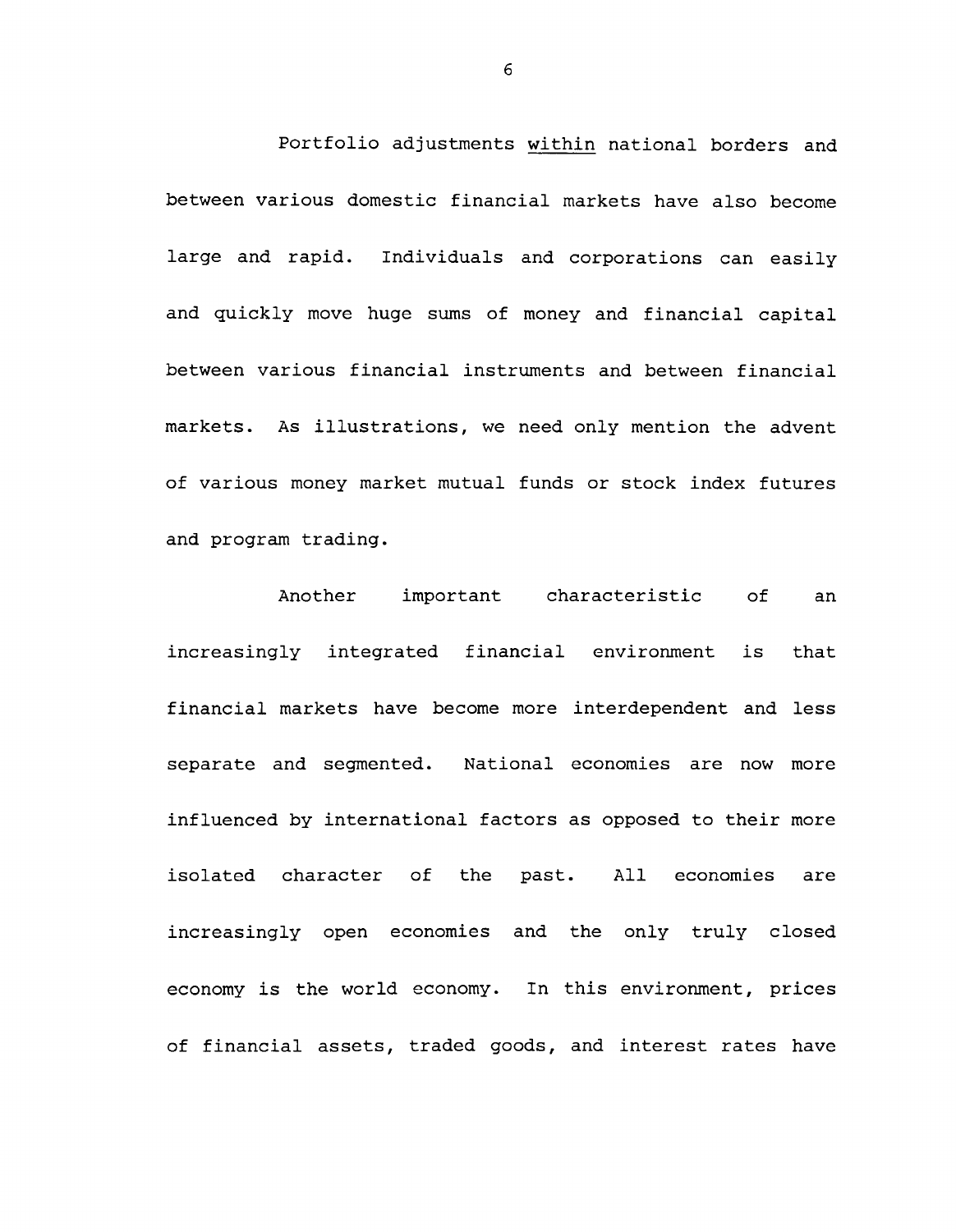**become increasingly interrelated and can even move in unison depending on the exchange rate regime.**

**For example, on October 19, 1987 we witnessed the virtual simultaneous and nearly instantaneous "adjustment" of world equity prices. Recently, inflation rates of many large industrial economies have tended to converge as the desire for exchange rate stability has led to more coordinated monetary policies.**

**An implication of this characteristic is that the U.S. economy increasingly is a portion, albeit a major portion, of the global economy rather than the overwhelmingly dominant player it was immediately after World War II. Accordingly, the actions or policies of other significant players now has greater spillover effects on U.S. markets either through movements in the exchange rate or in other financial asset prices. Research has shown, for example, that the variability of exchange rates, commodity prices, bond prices, and equity prices has been**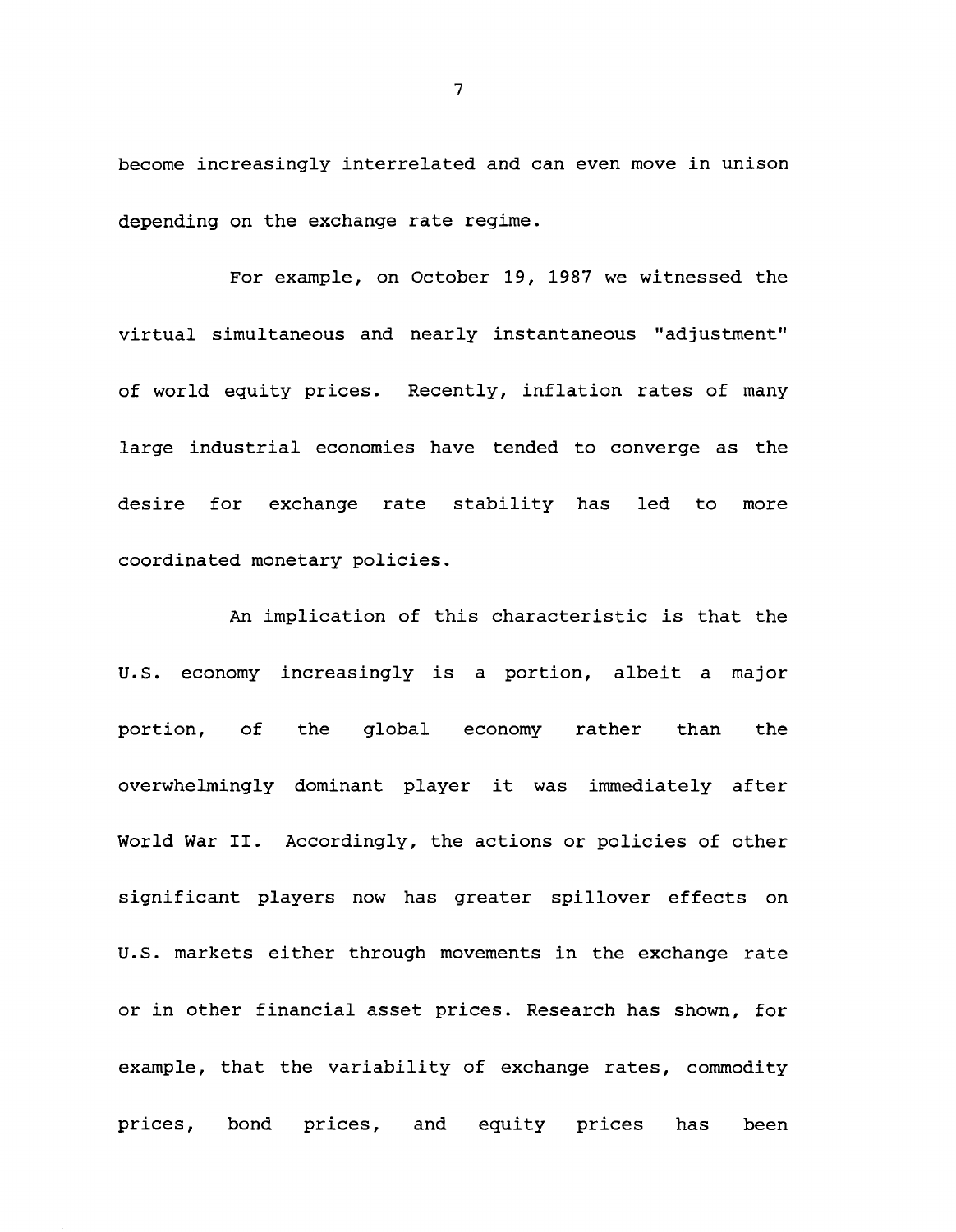**significantly greater during the last several years relative to the earlier postwar period. More than likely this increased volatility was the result of more efficient information processing and greater international financial integration combined with variances in domestic monetary policy goals among industrial countries.**

## **Implications for Monetary Policy**

**I believe there are several major monetary policy implications that arise from the greater degree of integration we see today and in the future. These implications relate to (1) the appropriate data for use as monetary policy indicators or guides, (2) the appropriate anchor for the system, and (3) the coordination of monetary policy.**

# **Appropriate Data for Use as Monetary Policy**

## **Indicators or Guides**

**The information requirements of a monetary authority operating in the world today are monumental. In**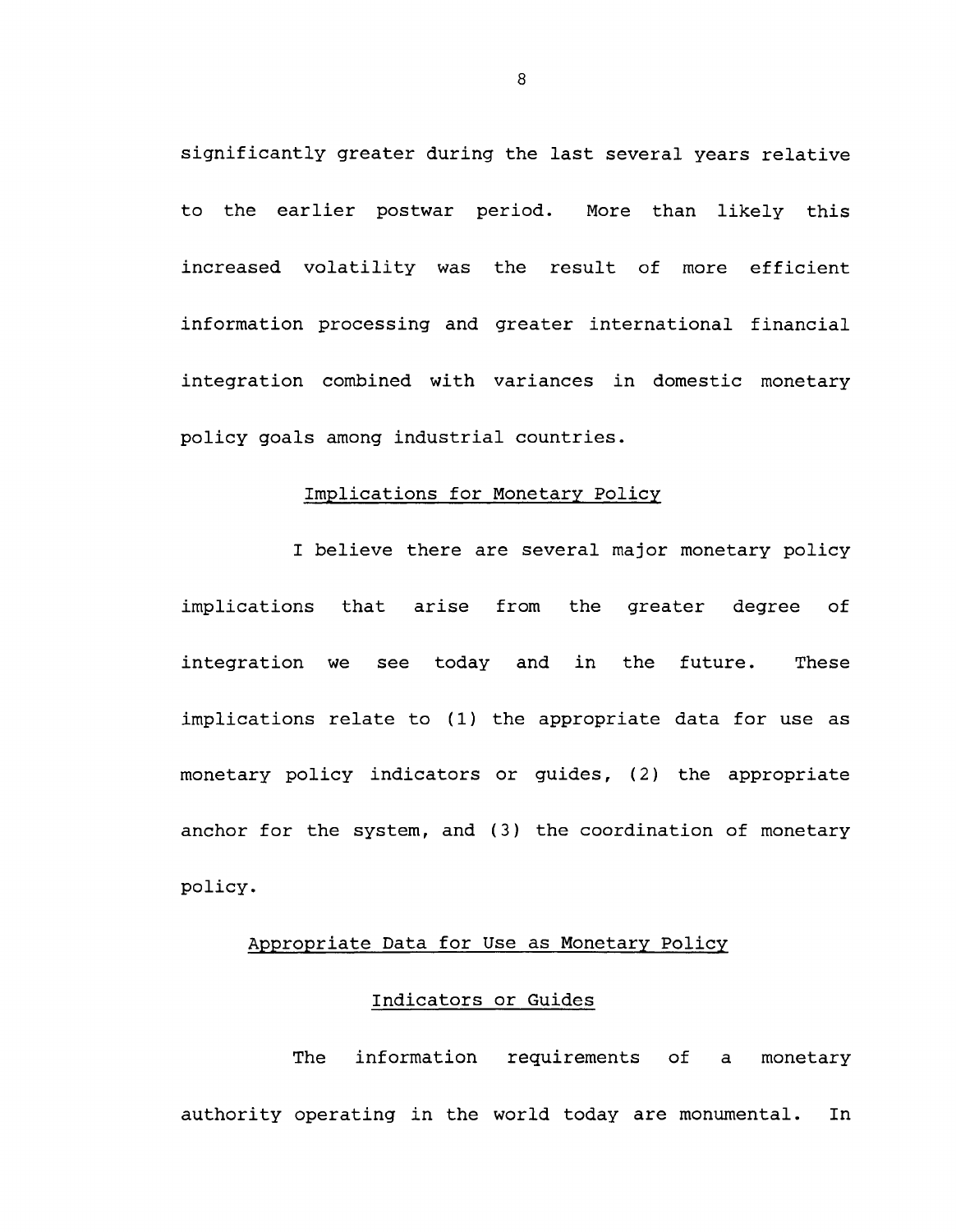**order to conduct appropriate policies in such a rapidlychanging environment, central banks must have information that is relevant, reliable, as well as quickly and continuously available. Since monetary policy necessarily relates to the future, forward looking information is critical.**

**Yet it is evident that we live in a complex world of vast information needs where knowledge is decentralized and highly disaggregated. Accordingly, mechanisms are needed that work to summarize or aggregate defused data in order to make it useful for policymakers.**

**Since financial integration and deregulation have fostered large and rapid flows of financial capital, the timely and accurate compilation and measurement of such financial quantity variables have proven difficult and elusive. Current measures of money, particularly narrow transactions balances, have proven to be much less reliable than was earlier the case.**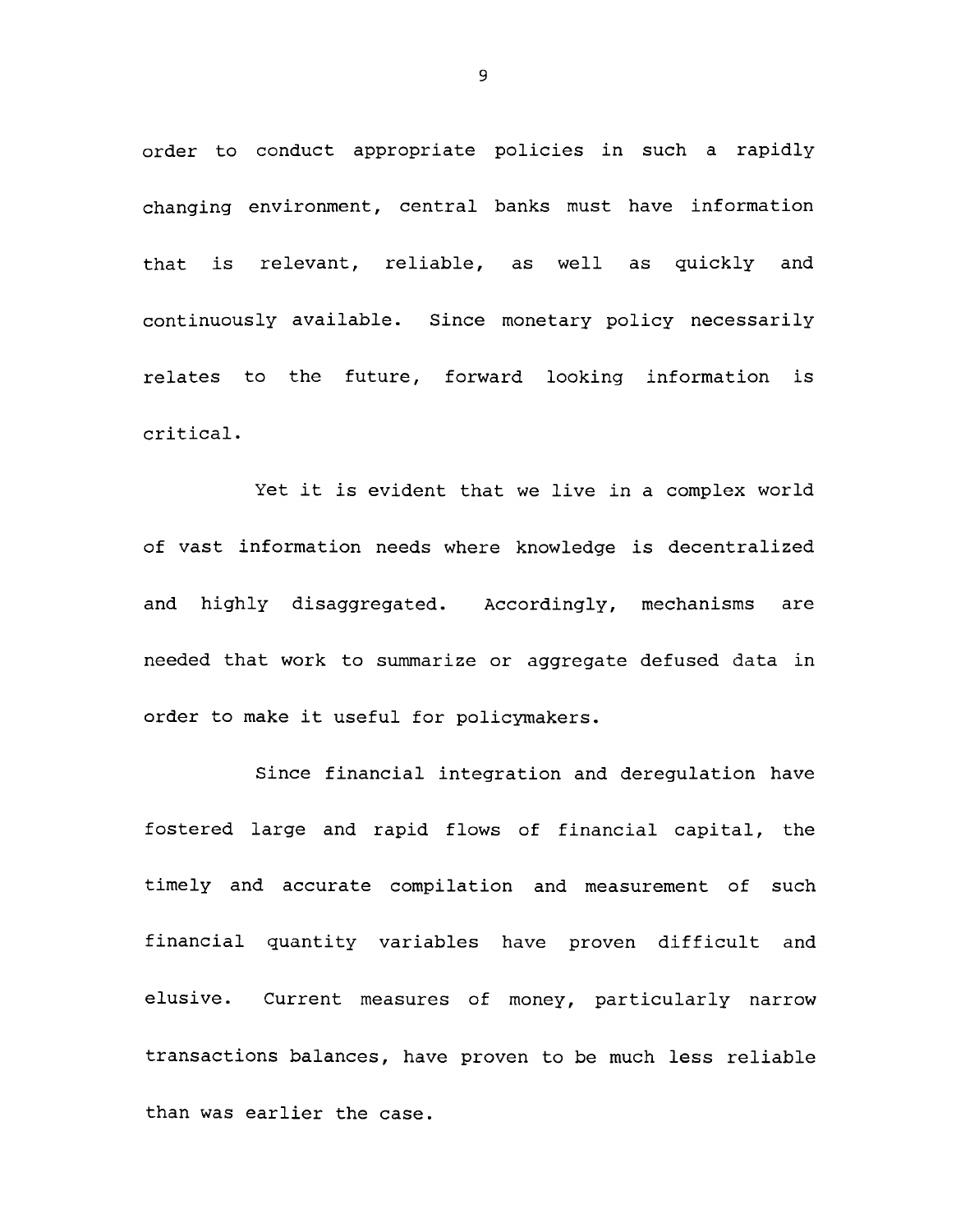**In a rapidly changing world, the time consuming and cumbersome process of collecting and compiling large amounts of quantity data is not likely to be the most effective way of summarizing and aggregating information or of obtaining timely and accurate data upon which to base policy decisions.**

**Measures of the quantity of money and financial capital are, after all, necessarily based on samples. Accordingly, such quantity data are subject to revisions and rebenchmarks that can often be substantial. Also, sampling techniques take time so that there is an inherent lag in the reporting of such data. Because financial flows move rapidly today, quantity measures are often outdated and sometimes fully obsolete by the time they are compiled and published. Measures of international financial capital movements, for example, are both notoriously inaccurate and sometimes published only months after they occur.**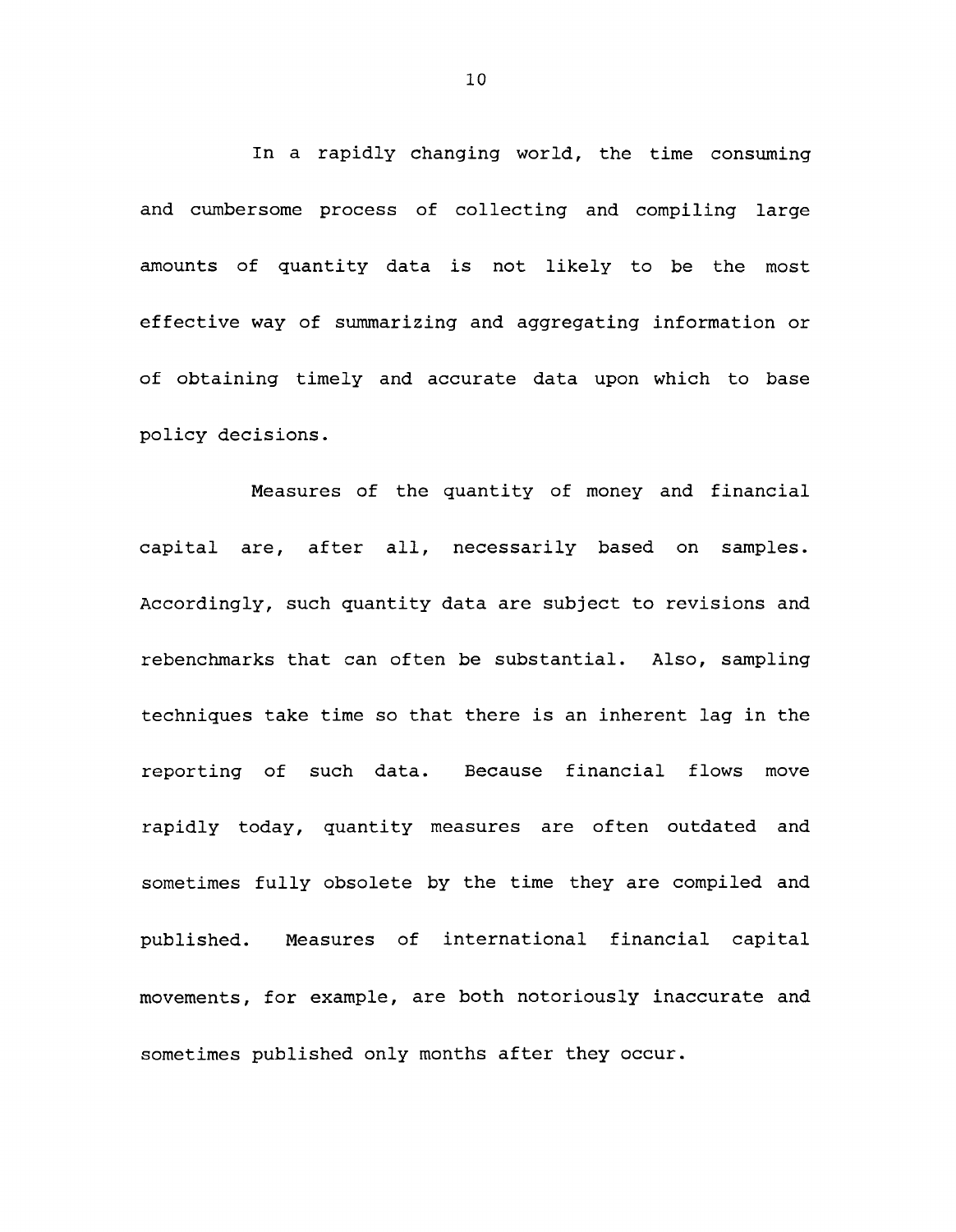**But international money and capital flows are not the only forms of financial flows which are now more difficult to measure. The proliferation of transactions instruments associated with deregulation, together with the ease of portfolio adjustments, has rendered the measurement of various domestic financial variables difficult as well. It is well known, for example, that the accurate measurement of narrow transactions balances has proven illusory. In part because of such measurement difficulties, narrowly defined monetary aggregates (such as Ml) have become much less useful as guides to monetary policy than was earlier the case.**

**But there are still other problems with quantity data. To be useful, for example, quantity data must be seasonally adjusted. And should redefinitions of variables occur, due, for example, to deregulation, technological, or institutional developments, the altered measurements and changed behavior of particular variables can be substantial.**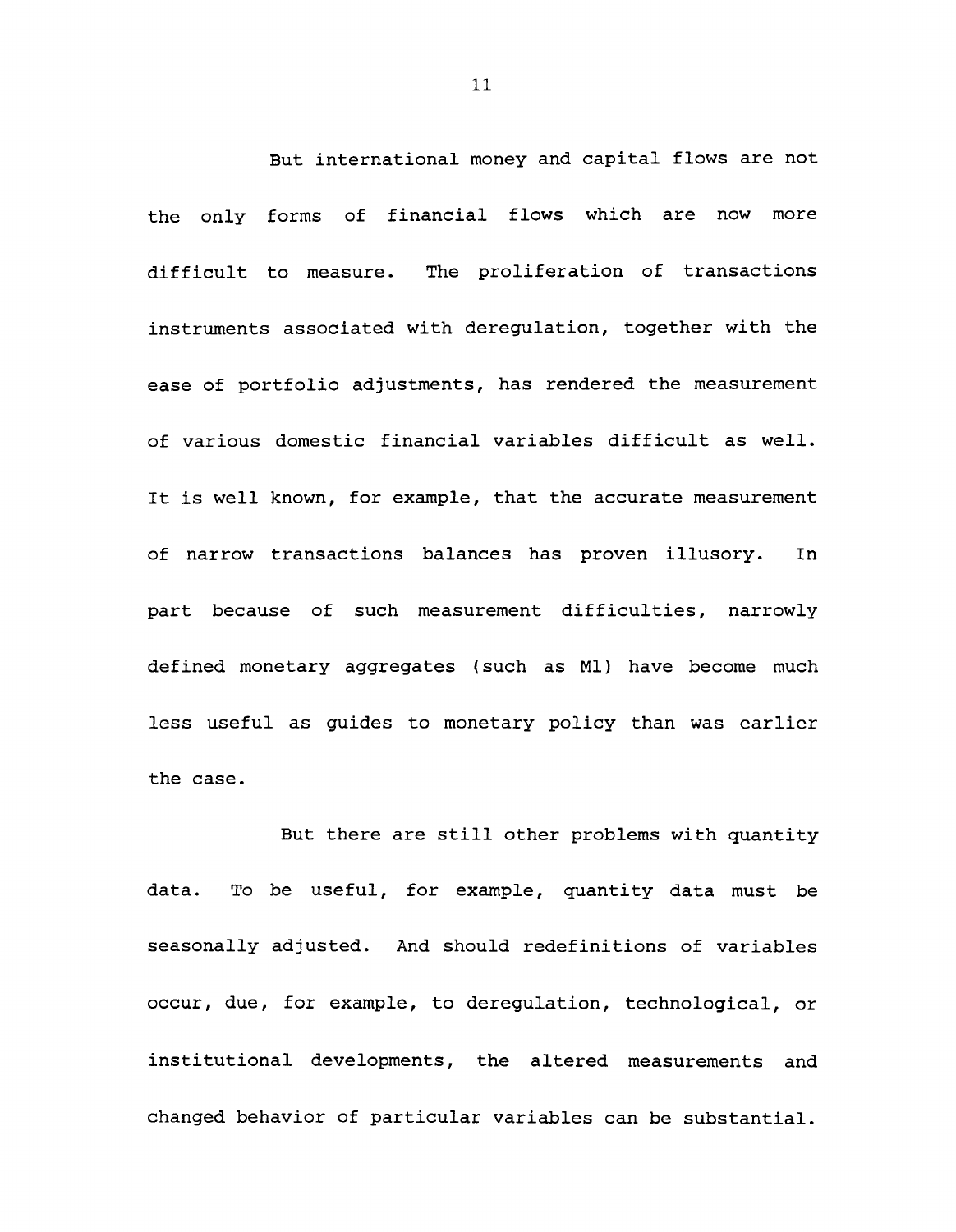**In sum, there are significant measurement, timing, and sometimes definitional problems associated with the use of sample-based quantity data, particularly in our current rapidly changing and increasingly integrated financial system.**

**Price data, however, specifically price data from centralized auction markets such as bond, foreign exchange, and commodity markets, have a number of advantages for use as policy guides, especially in the fast paced world of today. To understand why this is the case, it is useful to remember that financial market prices are summaries of or aggregators of information embodying the knowledge and expectations of large numbers of buyers and sellers who have incentives to make informed decisions in an uncertain world. Active competitive markets are a mechanism that efficiently absorbs and processes dispersed information.**

**As a consequence of this property, financial market prices (such as exchange rates, commodity prices, and**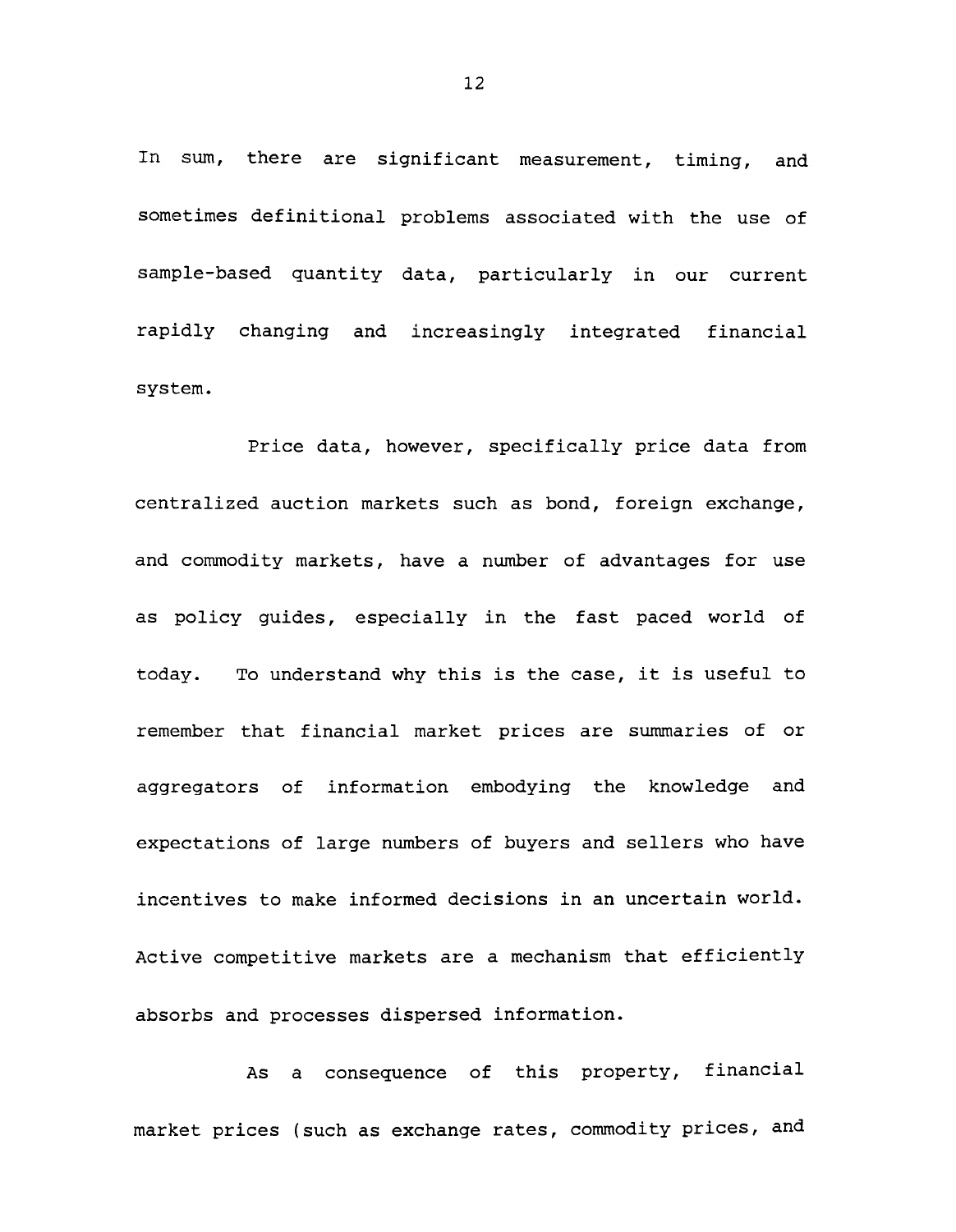**bond prices) provide useful information. Furthermore, they are timely and readily available literally by the minute. They are accurate, less subject to sampling error, and are not subject to revisions, rebenchmarks, seasonal adjustments or "shift-adjustments" that often plague quantity data.**

**Since market prices embody expectations of the future, they are inherently forward looking, offering a distinct advantage over any form of quantity data. This is a particularly important quality for monetary policymakers who necessarily must be forward looking in their decisions.**

**Because financial market prices are forward looking, they contain information about inflation expectations. For example, if the markets consider monetary policy to be too easy, based on the observations of thousands of traders, commodity prices and bond rates will be bid up to command an inflation premium and the exchange rate will depreciate to account for the reduced purchasing power of the currency.**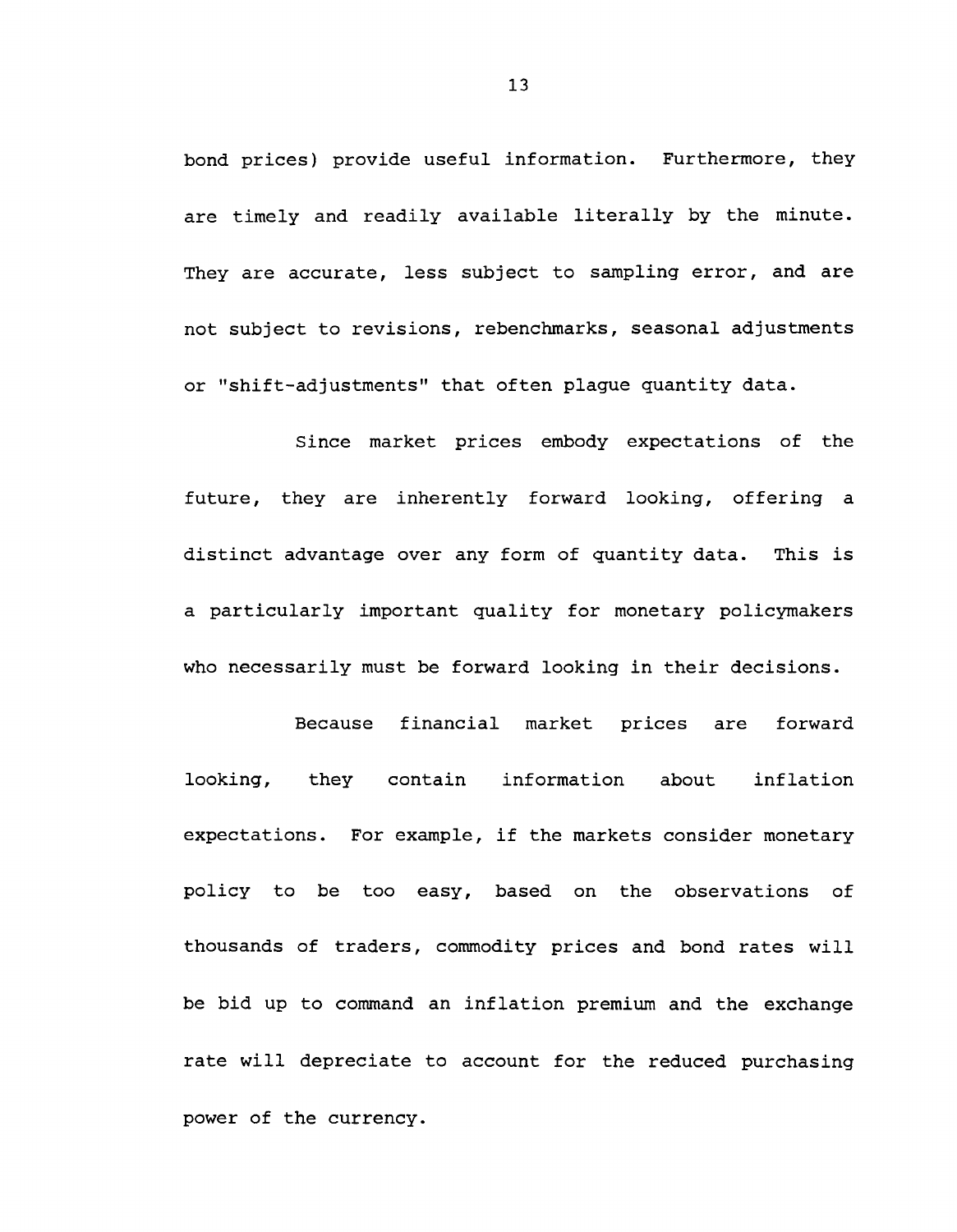**In addition to being useful in the normal conduct of monetary policy, market price indicators are also quite useful for monetary authorities in financial crises when lender of last resort responsibilities become relevant. It is in these circumstances that many forms of monetary or reserve aggregates often prove particularly misleading for two important reasons. First, demands for liquidity can change quickly and dramatically in such circumstances. Demands for currency, excess reserves, and other quality assets, for example, often increase sharply. In this case, the quantity of reserves or narrow transactions aggregates can often prove misleading guides to policy. Second, changes in demand for these instruments often occur literally by the hour. In such situations, quantity data are obsolete by the time they are compiled or published.**

**Market price data, however, are readily available literally by the minute. Lender-of-last resort policy decisions during a financial crisis necessarily must be made**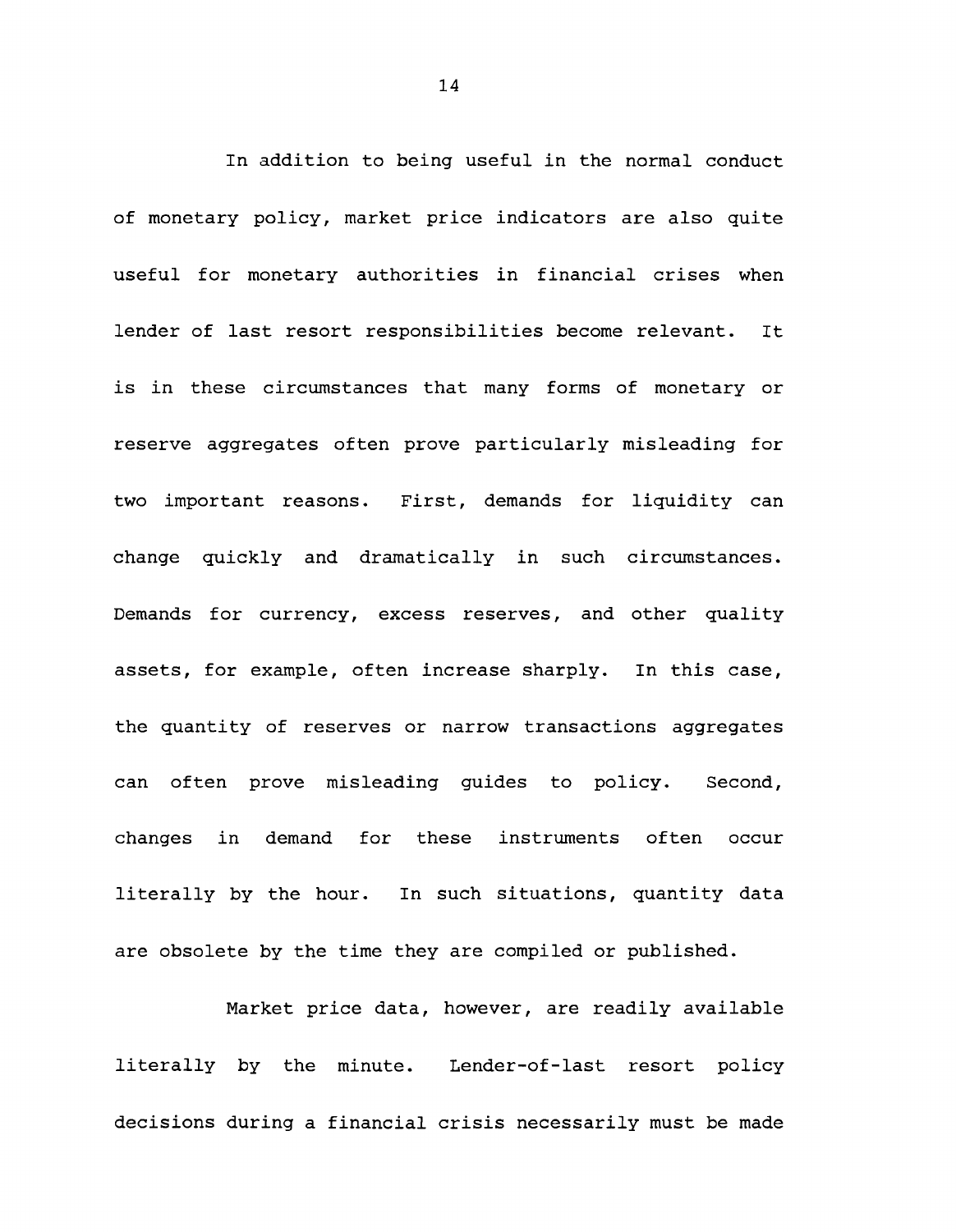**very quickly. The data essential to support such decisions, therefore, must be readily available and timely. Quantity data (such as the monetary or reserve aggregates) are ill-suited for these circumstances whereas market price data are eminently appropriate.**

**Sharp decreases in Treasury bill and bond yields, for example, could signal a flight to quality as well as work to flatten or invert the fed funds/Treasury bond yield spread. And dollar depreciation or appreciation could occur depending on the national or international nature of the financial crisis. In short, key market prices may immediately signal the need for an increased supply of Central Bank liquidity; these prices may provide correct and timely signals to the Central Bank in such circumstances. Other market price data such as "quality spreads," bank stocks, and even gold prices may also yield useful information on a timely basis in such circumstances.**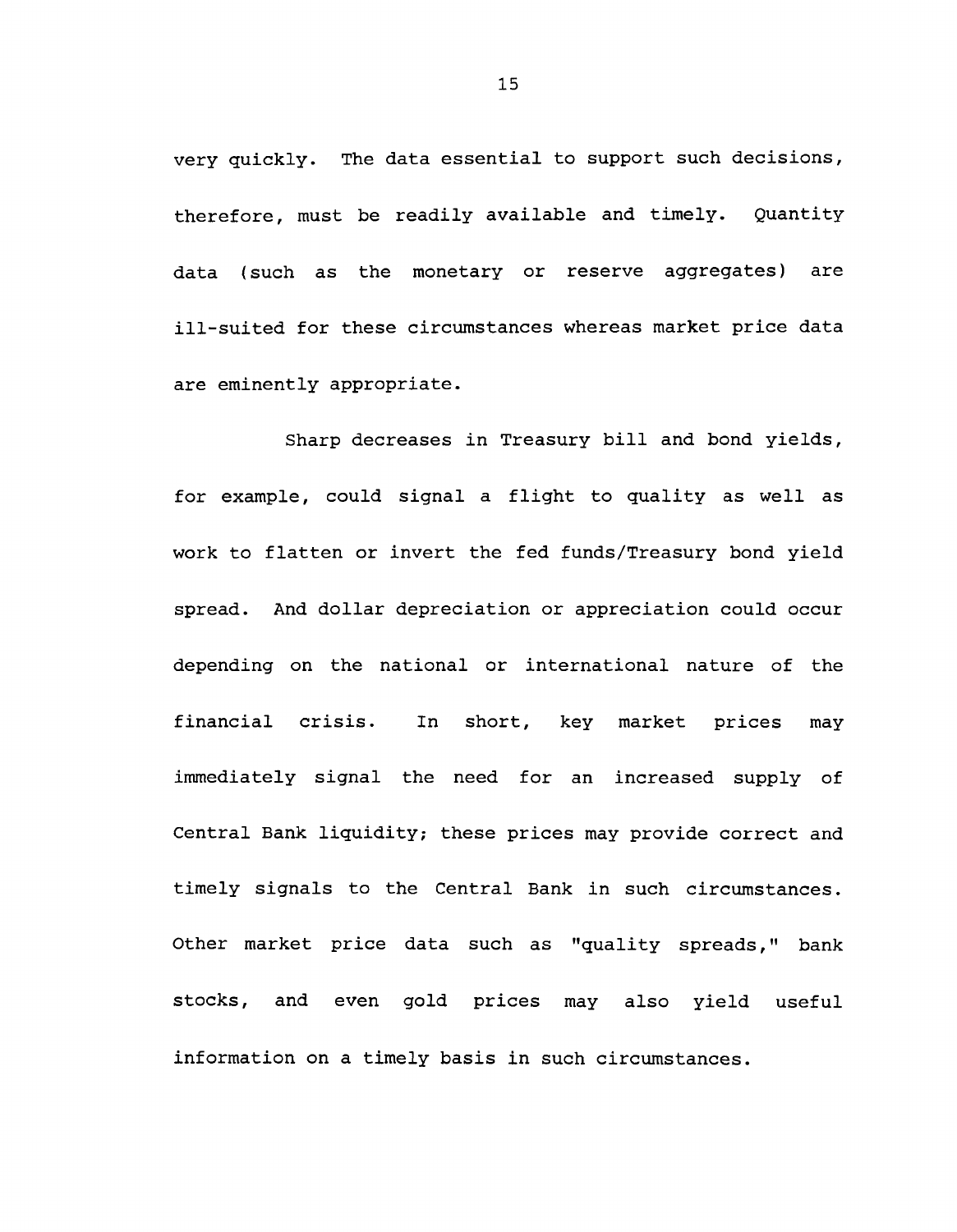**In an analogous manner, market price data may prove useful by yielding timely and accurate information in the transition to a monetary union as is currently being contemplated by the German authorities. Movements in West German long-term interest rates as well as both Deutsche mark exchange rates and commodity prices, for example, may suggest whether the supply of money and reserves is accommodating rapidly changing demands for DM in a noninflationary manner.**

#### **An Appropriate Monetary Anchor**

**Another important implication of current institutional arrangements relates to a monetary anchor. Under any fiat money flexible exchange rate regime, a nominal anchor is essential. Accordingly, the market price guides just discussed should be linked to a price stabilization objective. For example, any sustained rise in nominal bond yields and commodity prices combined with a general weakening in the exchange rate would very likely**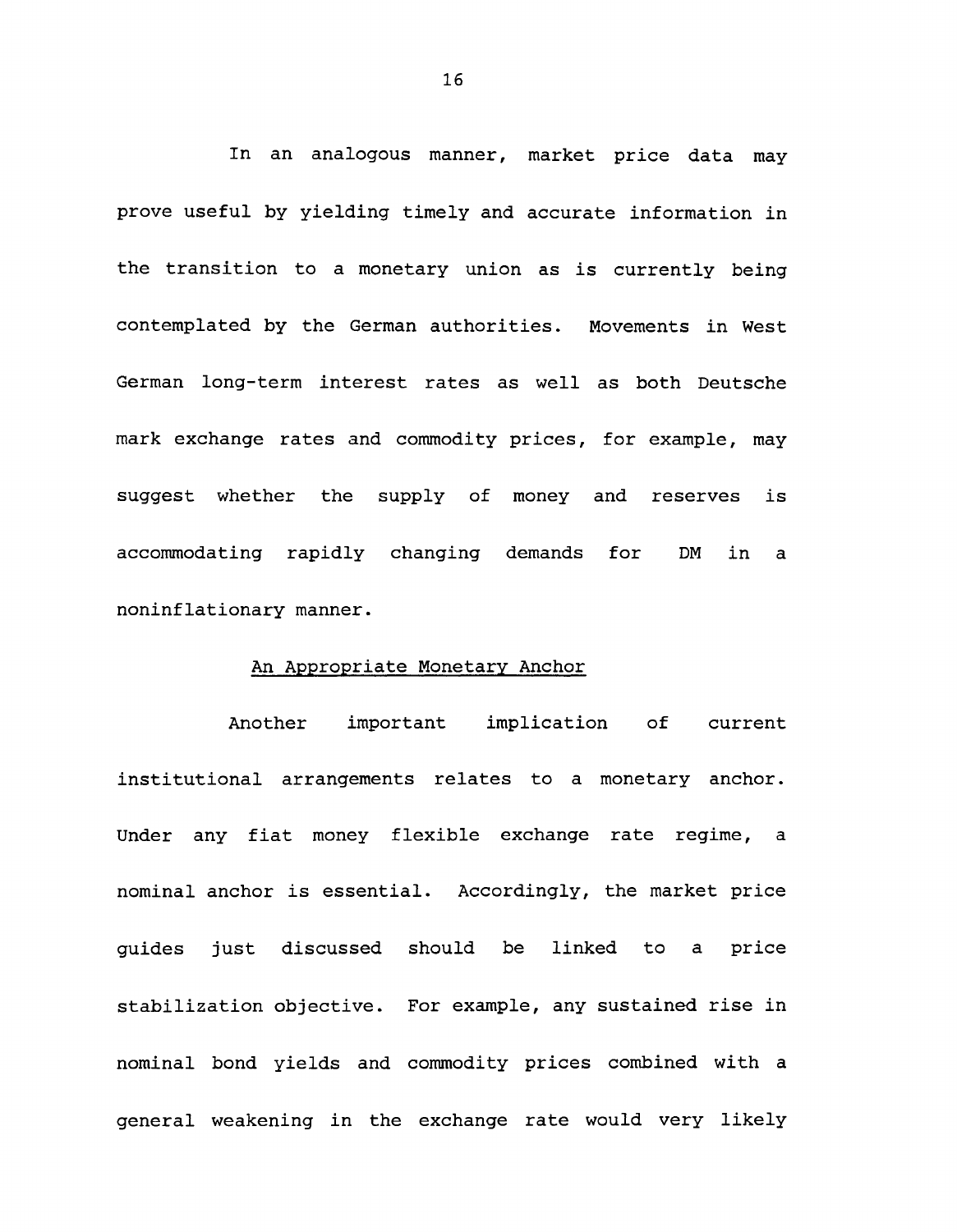**signal rising inflation expectations. This would suggest to the central bank a need for higher call money rates to avoid a future increase in the general price level. Such policy adjustments would be continually monitored against evidence of general price stabilization which would provide the ultimate anchor to the system. Of course, it is essential that this objective should be both an announced and credible goal. Since inflation is positively correlated with increased volatility in financial markets, policies aimed at producing a stable price environment will likely contribute to ensuring that such volatility is lower than would otherwise be the case. Also, it is important that price stabilizing monetary policies become the common objective of the major industrialized countries; coordination efforts toward the goal of price stability can contribute significantly to reduced volatility of exchange rates and other relative financial market prices.**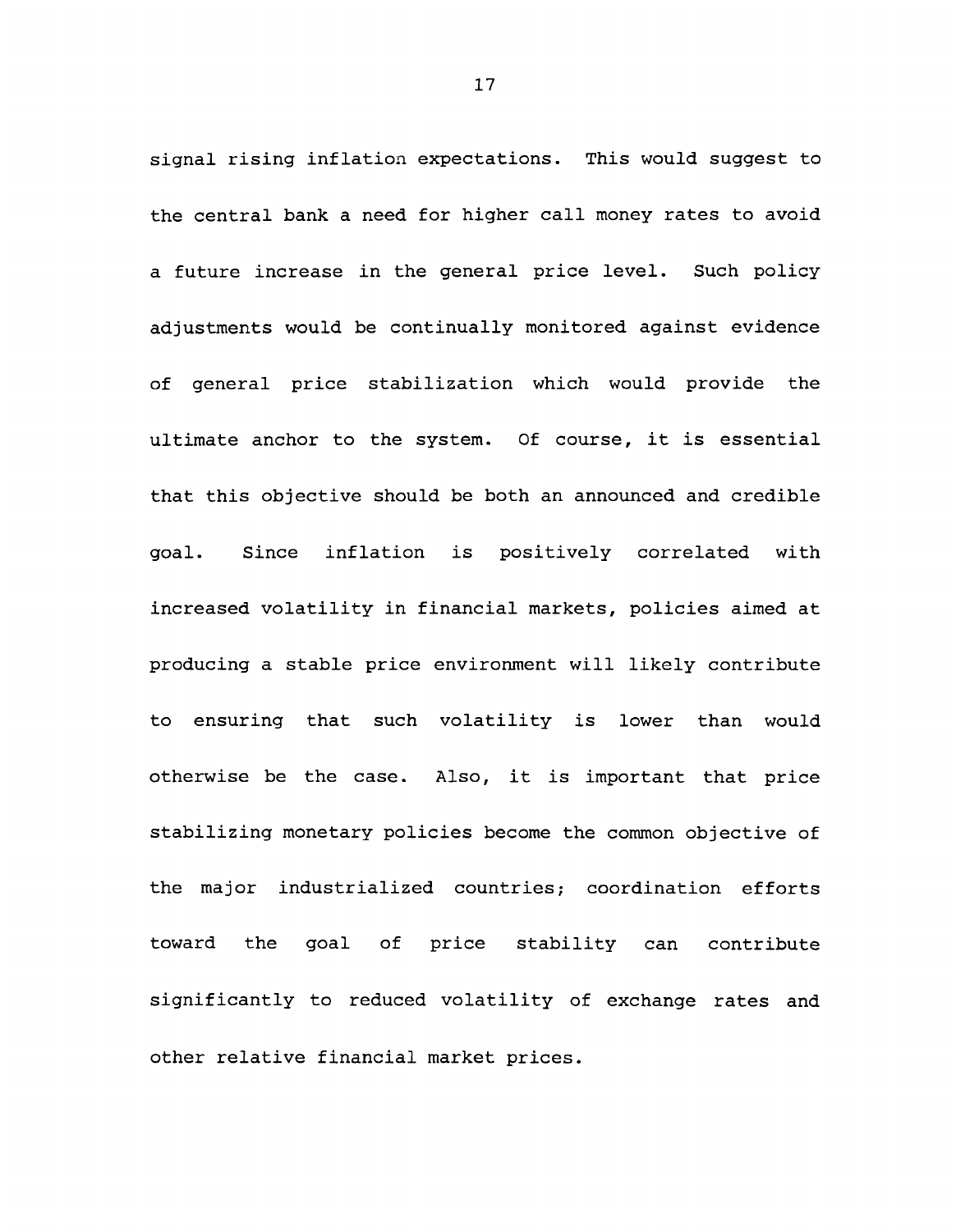### **Coordinated Monetary Policy Action**

**It is also becoming obvious that in our increasingly integrated global financial system, the goal of price stabilization cannot be effectively achieved in isolation without significant changes in exchange rates and possibly the balance of payments. Whether we like it or not, cooperation among the major economies becomes more and more important in order to avoid extreme financial volatility and potentially disruptive shifts in international capital flows.**

**As a consequence, central bank policies designed to coordinate price stabilization across countries deserve strong support. Nonetheless, flexibility is still appropriate. In particular, countries should have the flexibility to insulate themselves from irresponsible policies pursued elsewhere as well as from external shocks. Otherwise, such shocks or policy mistakes could be transmitted across bond markets and stock markets of all major countries. However, since movements in exchange rates**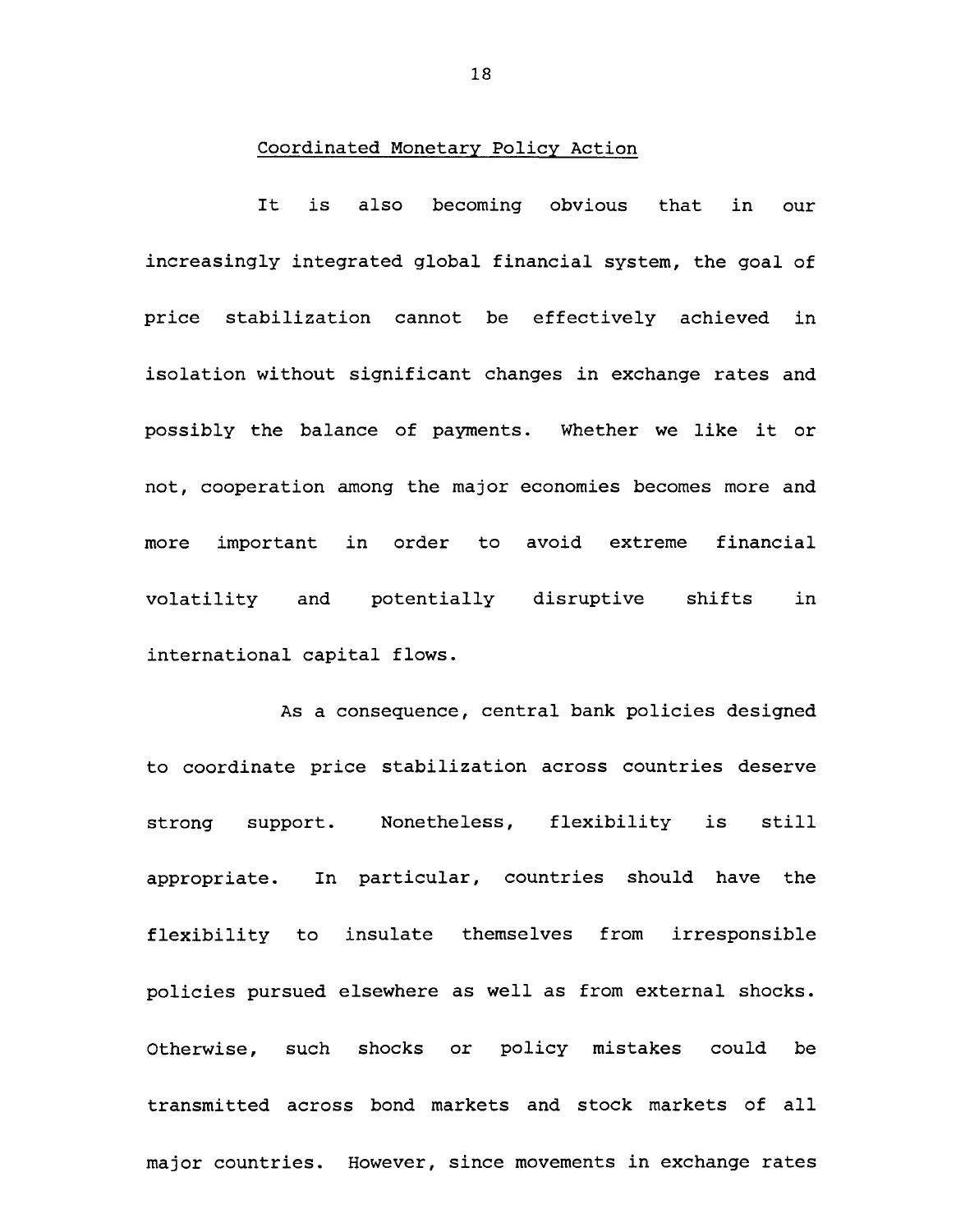**now play such an important role in the transmission of monetary policy, they cannot be ignored. And coordinating monetary policies with a price stability anchor should go a long way toward reducing excessive exchange rate volatility.**

## **Conclusion**

**Monetary policymakers operate under a fiat money roughly flexible exchange rate regime. The current environment can be characterized as an integrated, deregulated global financial system where information is dispersed and decentralized.**

**This environment produces large, rapid, and continuous adjustments of money and financial capital. Increased economic integration means that domestic financial markets have become much more sensitive to international forces.**

**There are several important policy implications of these developments. The many advantages of financial market price information suggest that these prices are more**